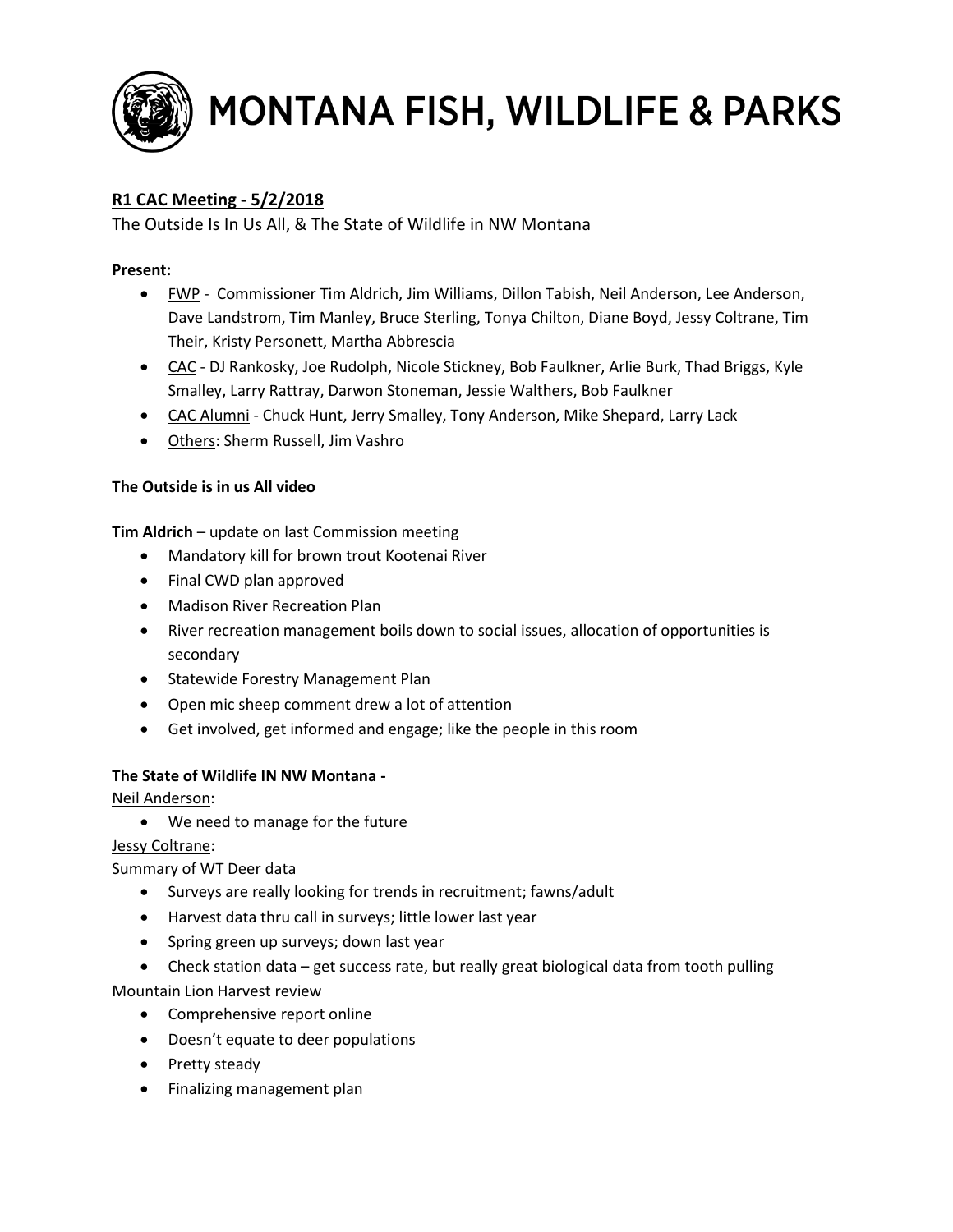- Population trends are based on IPM
- Estimated R1 population is 1000-1500

#### Mountain Goats

- Handed out report of data from 1954 on
- Has been a horrible downward trend you really can kill the last one
- Attending National working group in 2 weeks

## Tim Thier:

Mule deer harvest data

- There has been a more acuteg decrease in harvest in NW MT but true across State. If we could keep around 1500 for mule deer buck harvest, would be good. Occasional spikes occur over time.
- We had our peak in 2005 in HD 110. Why is this? Did the fire make the habitat that much better?
- Mule deer are just laying down and dying. Predators play a part but there's more to the story. Blue Tongue was also an issue in 2016.
- 3 studies started: 30 radio collars in Fisher, Whitefish Range, Choteau. Three year study focusing on habitat

# Bruce Sterling:

Elk survey date

- There has been a decrease in harvest.
	- o HD 121 (premier hunting in R1) bull and calf ratio down, pretty consistent populations
	- o Surveys are about timing and sometimes not ideal
	- o 1996 went to brow-tined regulation
	- o Average age of harvest is 3.8
	- o 2016 no harvest of 5.5 yr old or better
	- $\circ$  HD 140 dropped in the last few years
	- $O$  HD 150 "
- Bull elk harvest
	- $\circ$  There has been a drop off in brow-tined bull harvest only, however the harvest for the region is actually pretty flat
- Big Horn Sheep surveys really difficult to survey as they are very time & temperature specific o HD 124 best of harvest in R1

## Diane Boyd:

Wolves

- Statewide min 633, 124 packs, 63 breeding pair
- 2016 POM estimate was 851; POM is 10-30% above normal survey estimates
- R1 237, 38 packs, 25 breeding pair
- Starting in 2011, peak then slight decrease R1 & statewide
- Harvest increasing slightly; R1 is 1/3 of State
- Average daily consumption of protein is 8-16 lbs
- Summer kill more due to doe/fawn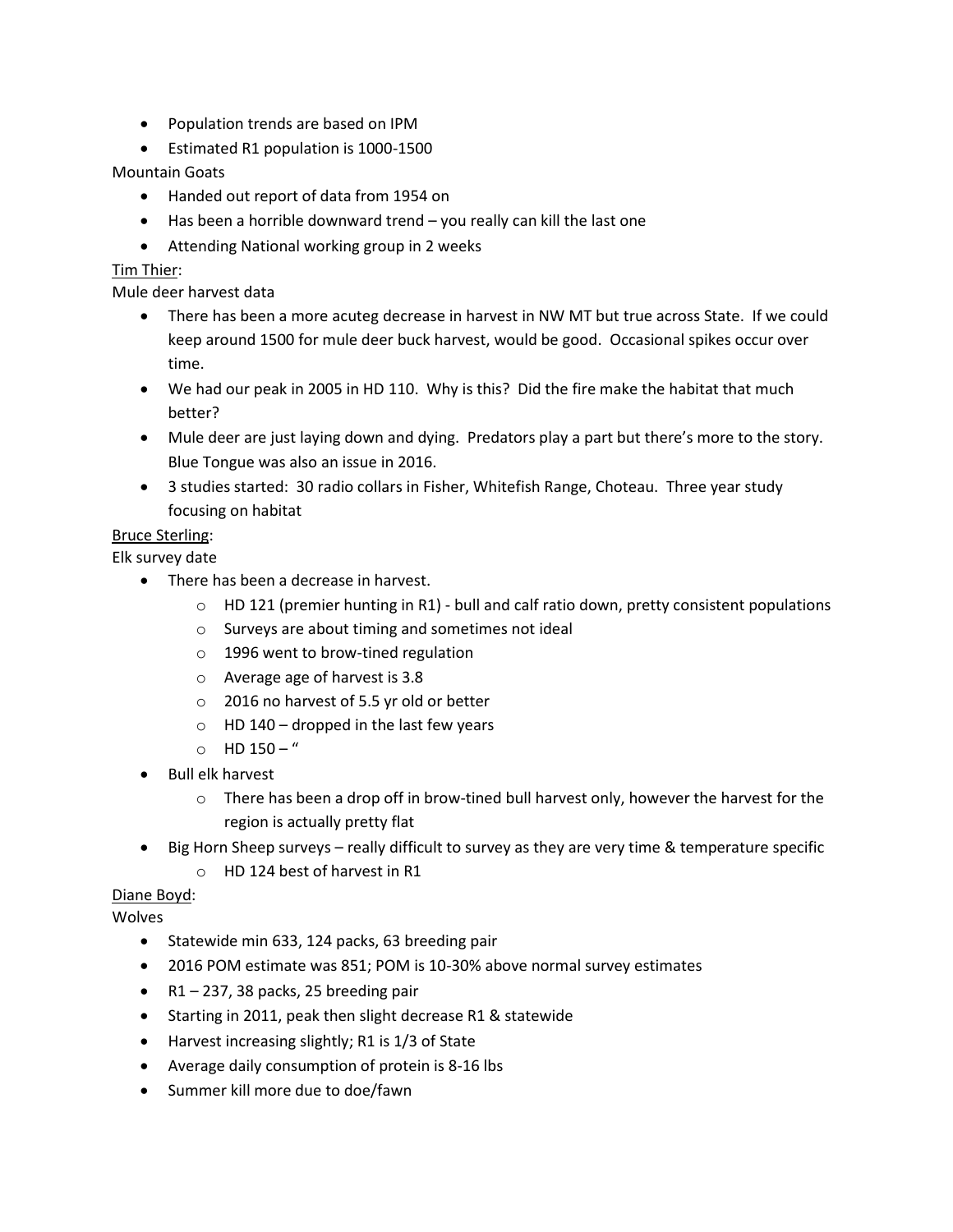• Many factors in deer kill

#### Tonya Chilton:

Black Bear

- MT ranks  $4<sup>th</sup>$  in the Nation for bear harvest
- Bear harvest on average is stable
- R1 takes 40% annually of the statewide harvest; ~500
- Mandatory reporting started 1985; is important but expensive and time consuming
- We do have concerns about some specific HD's; female harvest
- Working with U of M to utilize the IPM (Integrated Population Model) which looks at systems and variables from all info: harvest, population metrics, food productivity

#### Moose

- Surveys lots of variables; 1996 didn't have \$ to survey as many districts
- Harvest data bulls only harvest, decline stabilized
- Moose key into cutting units (1980's); Jesse's info is on our website, location dependent on how moose are doing (MN is different to WY)
	- o Lambda female dependent population trend
	- $\circ$  Rocky mountain front increasing
	- $\circ$  Cabinets stable (have lots of cover)
	- $\circ$  Big Hole declining

## Neil Anderson:

- What drives populations?
	- o Weather, Habitat (forage, cover, water), Hunting, Predation, Competition, Disease
- What has changed
	- o predation from wolf, lion, black bear, grizzly bear (NCDE pop 1000, CYE pop 50),
	- o human development; headwaterseconomics.org
	- o timber harvest; corporate and National Forest timber harvest declined
- fire and elk forage quality; elk move to ag, they like grass
- timber harvest & regeneration
	- o takes 25-40 yrs for marketable trees, final harvest 65-120 yrs
	- o no winter range in R1
- WTD buck harvest & timber harvest
	- o More harvest on non-corporate lands
- Ag in FH & Sanders County
	- o Producing less alfalfa, game damage issues rising
- Buck deer population trends; gap between WT & Mule deer is growing
- Roads
	- $\circ$  Elk go away from roads to bigger blocks of land, further away from roads during archery
	- o Elk will move to canopy, no roads, block of acres
	- o Have to balance roads/access with opportunity
	- o Have to be strategic on what roads are open; plenty of pressure on animals in roaded areas